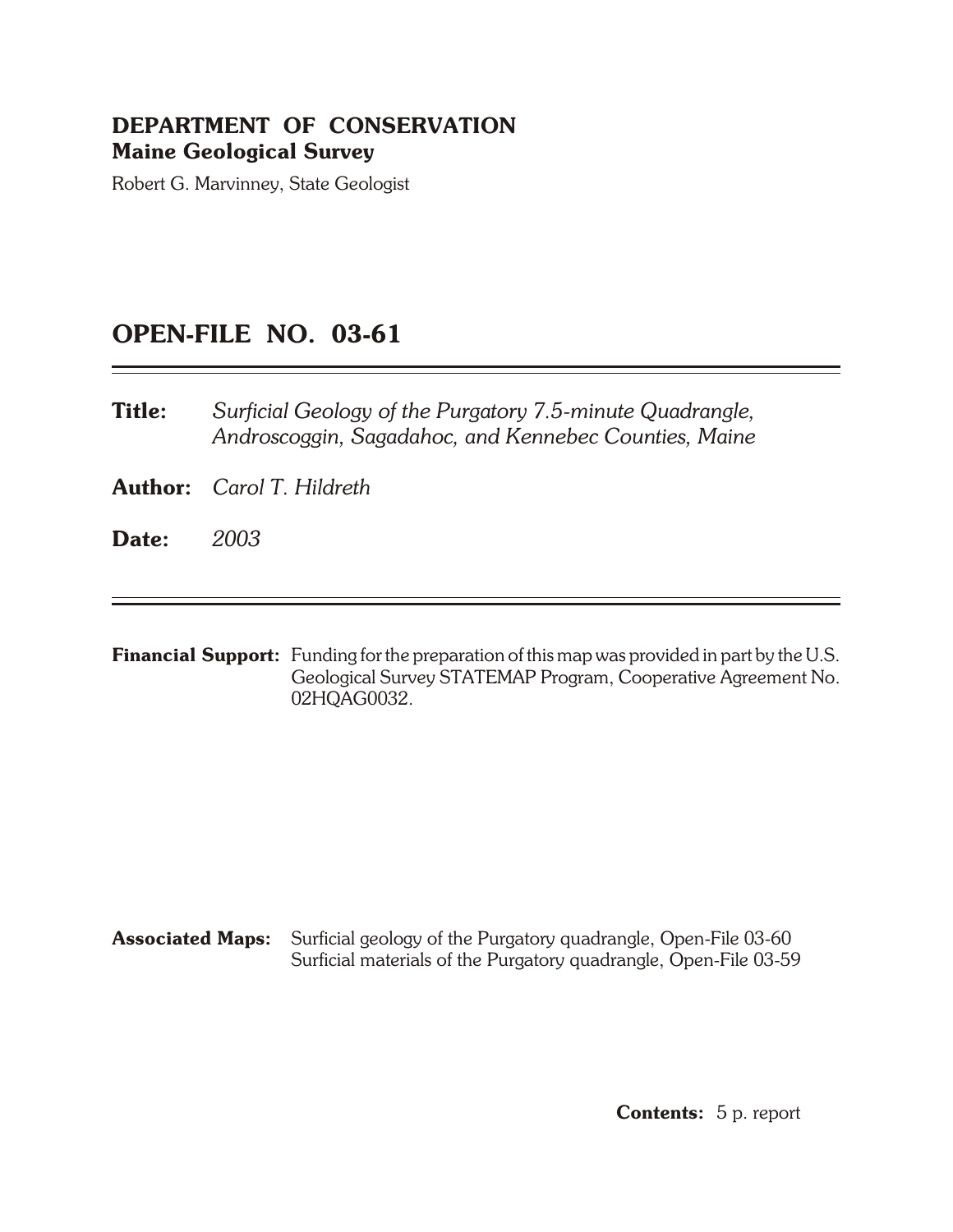# *Surficial Geology of the Purgatory 7.5-Minute Quadrangle, Androscoggin, Sagadahoc and Kennebec Coun ties, Maine*

*Carol T. Hildreth*

*CTH Enterprizes 135 Wash ing ton Street Holliston, MA 01746*

#### **INTRODUCTION**

This report describes the surficial geology and Quaternary history of the Purgatory quadrangle in southwestern Maine. Surficial earth materials include unconsolidated sediments (sand, gravel, etc.) of glacial and nonglacial origin. Most of these deposits formed during and after the latest episode of glaciation in Maine, called the Wisconsinan glaciation, during the last 25,000 years.

Surficial sediments cover the bedrock over most of the quadrangle and are subject to many uses and environmental considerations. These include sand and gravel extraction, development and protection of ground-water supplies, siting of waste disposal facilities, and agriculture (Thompson, 2001).

The field work for this study was carried out in 2002 for the STATEMAP cooperative between the Maine Geological Survey and the U.S. Geological Survey (USGS). Two maps are associated with this report. The *geologic map* (Hildreth, 2003b) shows the distribution of sedimentary units and indicates their age, composition, and known or inferred origin. It also includes information on the geologic history of the quadrangle, such as features indicating the flow direction of glacial ice. This map provides the basis for the following discussion of glacial and postglacial history.

The *materials map* (Locke and Hildreth, 2003) shows specific data used to help construct the geologic map. These data include observations from gravel pits, shovel and auger holes, construction sites, and natural exposures along stream banks. The materials map also shows boring and well logs.

#### **Geographic setting**

The Purgatory 7.5-minute quadrangle has an area of about 133  $\text{km}^2$  (52 mi<sup>2</sup>). It is located in southwestern Maine, on the inland edge of the Seaboard Lowland physiographic province, about 80 km (50 mi) north-northeast of Portland (Figure 1). It includes parts of the towns of Monmouth, Wales, West Gardiner, Litchfield, and Richmond. Altitudes range from about 135 feet (41 meters) above sea level (asl), where Cobbosseecontee Stream and Pleasant Pond flow eastward in the southeast part the quadrangle, to  $166 \text{ m} (553 \text{ ft})$  at Springer Hill near the southwest central part of the quadrangle. Thus, maximum relief is 125 m (418 feet).

Many hills in the Purgatory quadrangle were shaped by glacial ice flowing south-southeast to southeast and have been elongated in that direction. The major features of the topography in the study area, however, especially stream valleys, are controlled by structures in the underlying bedrock. The bedrock consists primarily of north-northeast-trending, folded, steeply dipping, metasedimentary rocks of varying resistance to weathering and erosion, resulting in alternating ridges and valleys with that orientation.

Jock Stream flows northeast from the central west edge of the quadrangle, on the north side of Oak Hill, into the headwaters of Cobbosseecontee Lake, which is dammed to the north, in the southeast part of the Winthrop quadrangle. Cobbosseecontee Stream thence flows south to the central east edge of the Purgatory quadrangle and flows into Pleasant Pond less than a mile east of the quadrangle border. The Tacoma Lakes drain northeast on the south side of Oak Hill, controlled by a dam near Purgatory village, from which the outlet stream meanders northeast less than a mile to the south-flowing Cobbosseecontee Stream. Jug Stream on the northwestern edge of the map drains Annabessacook Lake, which lies just north of the quadrangle, southward into Cobbosseecontee Lake. The south and east parts of the Purgatory quadrangle drain southeast into Pleasant Lake via Potters Brook and its tributaries. Magotty Meadow Brook drains the south-central part of the quadrangle southward and thence eastward into the swampy northward-flowing headwaters of Pleasant Pond in the Bowdoinham quadrangle. Pleasant Pond drains to the Kennebec River in the Gardiner quadrangle.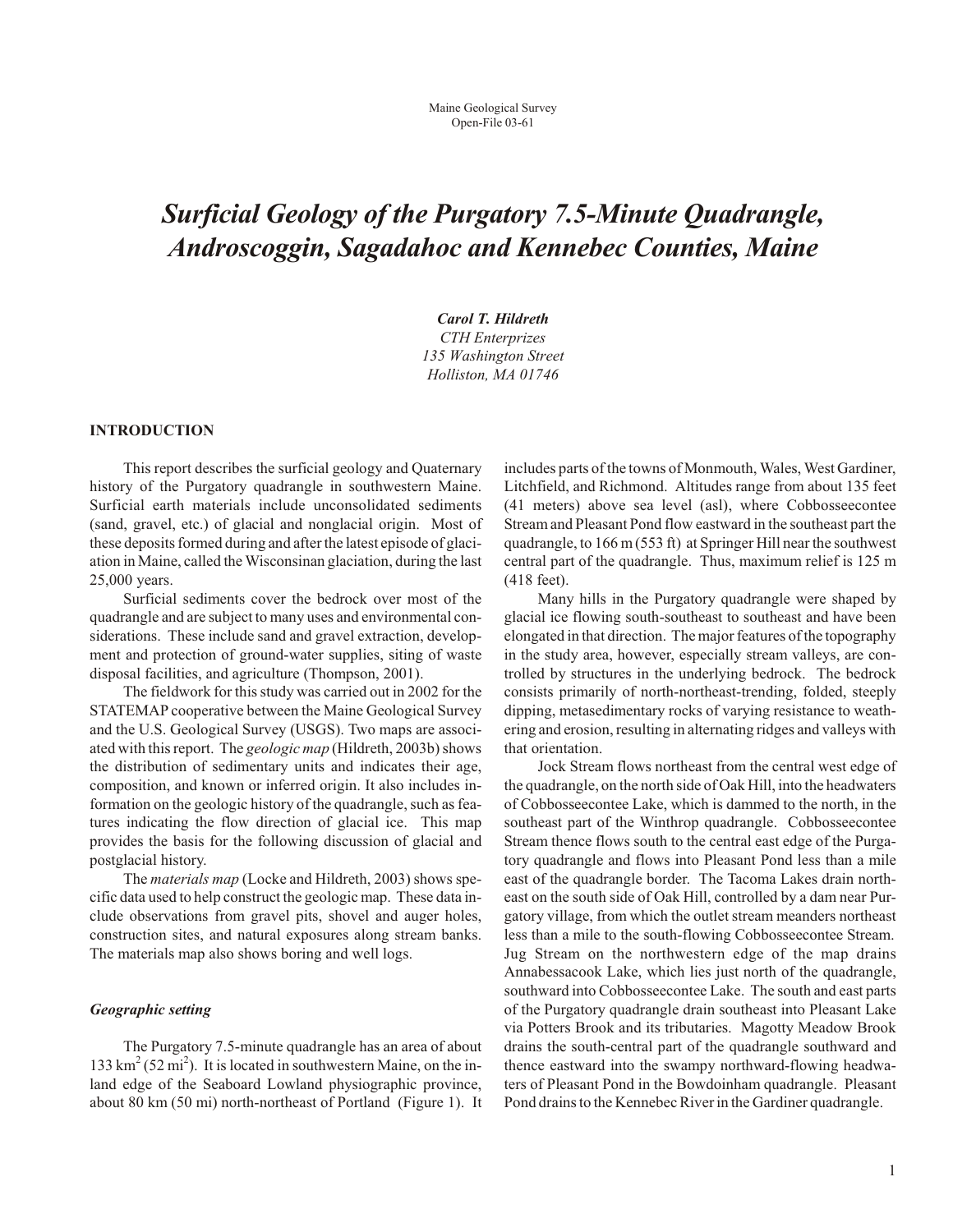

## *Bed rock ge ol ogy*

The northwest part of the quadrangle is underlain by steeply dipping, north-northeast-trending, metasedimentary rocks of the Silurian Sangerville and Waterville Formations. Many of the lakes occupy depressions developed along weak limestone units in the Waterville Formation. The southeast part of the quadrangle is mostly underlain by folded, north-northeast-trending, high-grade metasedimentary rocks of the Silurian-Ordovician Vassalboro Formation. In the southeast corner of the quadrangle, Pleasant Pond is underlain by the weakly resistant rocks of the western edge of the NNE-trending Norumbega fault zone. The late Precambrian-early Paleozoic Cushing Formation lies within the fault zone and occupies the southeastern-most part of the quadrangle (Osberg and others, 1985).

# **PREVIOUS AND CURRENT WORK**

Early work on the surficial geology in this part of Maine was done generally at a reconnaissance level and at a smaller scale (Thompson and Smith, 1977; Thompson and Borns, 1985). The soil surveys of Androscoggin and Sagadahoc Counties (McEwen, 1970) and Kennebec County (Faust and LaFlamme, 1978), and the recent surficial materials map (Locke, 1999), all facilitated fieldwork. Surficial geologic mapping has been completed at the  $1:24,000$  scale in several adjoining quadrangles, including Lisbon Falls North (Weddle and others, 1999), Lisbon Falls South (Weddle, 1997a), Brunswick (Weddle,  $2001$ ), and Monmouth (Foley,  $2002$ ). In addition, mapping at this scale has been completed in the Bowdoinham quadrangle (Hildreth, 2003a).

# **GLACIAL HISTORY AND LATE-GLACIAL HIS TORY**

Southwestern Maine probably experienced several episodes of glaciation during the Pleistocene Ice Age, but virtually all evidence of previous glaciations in the Purgatory area was obliterated during the last (late Wisconsinan) episode, when the Laurentide ice sheet advanced from the northwest to a terminal position on the continental shelf.

Evidence of glacial erosion within this area is noticeable mainly as southeast- to south-trending glacial striations on freshly exposed bedrock surfaces. Further more detailed investigations of these striations, in this and adjoining areas, may help in efforts to decipher the changes in glacial flow more precisely during the last stages of glaciation in this part of Maine.

In the Purgatory area there are few, if any, true drum lins. However, several glacially streamlined hills that have bedrock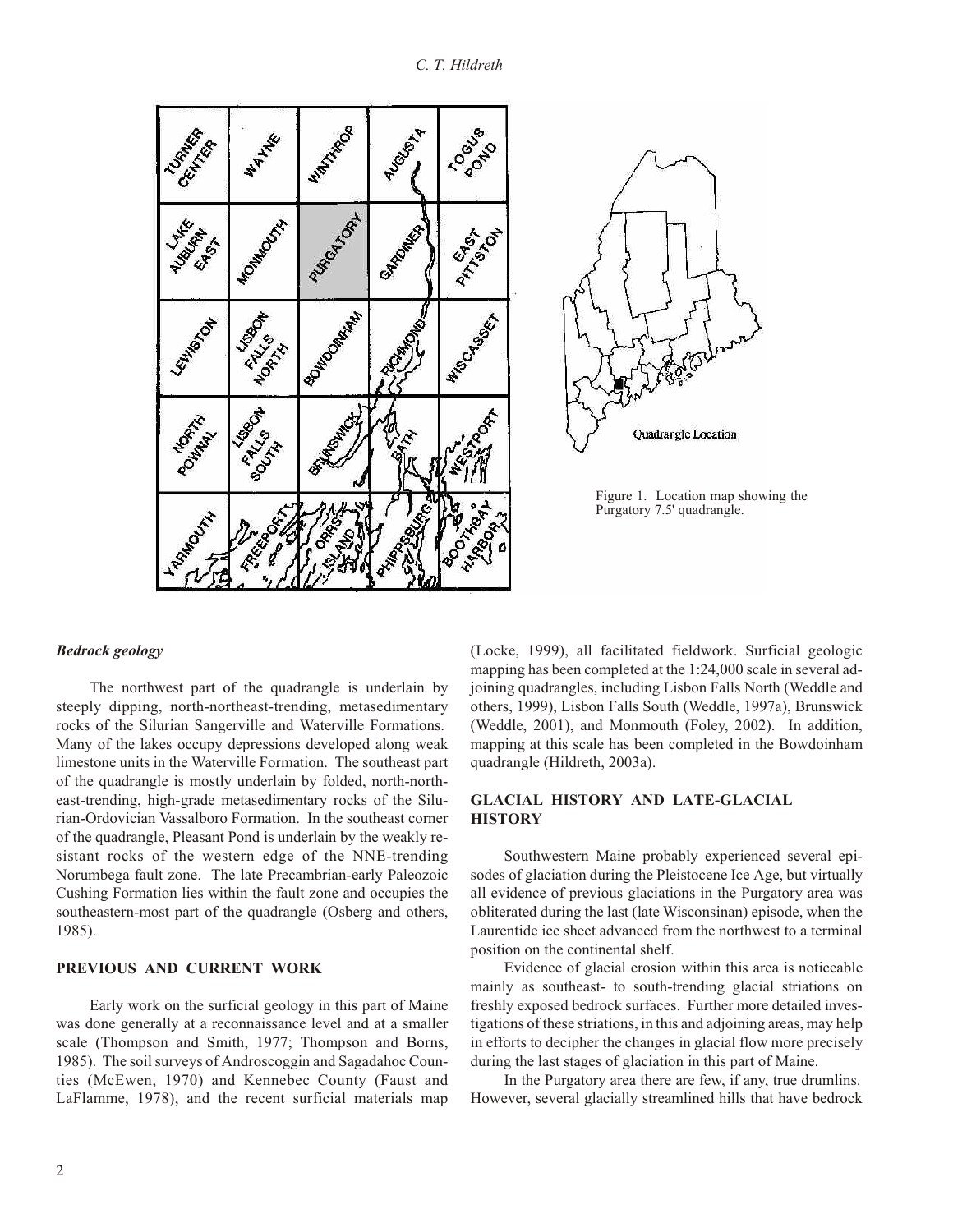cores are elongated in a southeast- to south-trending direction. Examples are scattered throughout the map area. In addition, in the southeastern part of the quadrangle, there are a number of narrow, low, parallel ridges that trend southeast, which are herein inferred to be grooved till surfaces that were carved by the flow of glacial ice parallel to their long axes (and they may be related to structures in the underlying bedrock as they are apparent only in the area underlain by the Cushing Formation; further detailed investigations of these landforms may clarify their origin).

After reaching its terminal position on the continental shelf, the late Wisconsinan ice sheet began to recede between 15,000 and 17,000 years ago. Shells collected from glaciomarine sediments deformed by ice shove in the Freeport area (southwest of Purgatory) have a radiocarbon age of 14,045 yr B.P. (Weddle and others, 1993). The ice sheet terminus is inferred to have reached the Purgatory area by about that time or a short time after that. As the ice sheet melted northward, sea level rose and inundated the entire Maine coastal zone, including much of the area in the Purgatory quadrangle lying below a current elevation of approximately 350 ft above sea level, which is at the limit of maximum marine submergence for this part of Maine. As summarized by Thompson and Borns (1985), the marine submergence reached its maximum extent at about 13,000 yr B.P., and regressed from the area somewhat before 11,450 yr B.P. (Smith, 1985; Thompson and Borns, 1985), based on shells that indicate the approximate offlap of the late-Wisconsinan sea at Little Falls, Gorham, about  $80+ \text{km}$  (50+ mi) southwest of the Purgatory quadrangle.

In his report on the Lisbon Falls South quadrangle, Weddle  $(1997b, p. 8)$  states: "An uncorrected radiocarbon date of  $13,300$  $\pm$  50 yr B.P. (OS-4419) on *Mytilus edulis* from nearshore deposits in a pit at approximately 200 feet  $(61 \text{ m})$  asl in the adjacent North Pownal quadrangle records the earliest date for marine regression in the state. A younger date  $(12,820 \pm 120 \text{ yr B.P.})$ SI-7017) on in-situ intertidal fauna is reported by Retelle and Bither (1989) from nearshore deposits at an elevation of 152 feet  $(46 \text{ m})$  asl in a gravel pit in Topsham (Brunswick 7.5-minute quadrangle). An uncorrected date of  $13,315 \pm 90$  yr B.P.  $(AA10162:$  Weddle and others, 1993) from the same pit in Topsham on *Portlandia arctica* shells found in Presumpscot Formation mud approximately one meter below the nearshore deposits containing the intertidal fauna supports the older offlap dates."

As sea level dropped, many of the materials deposited below the level of the late-glacial sea in the Purgatory area became reworked by wave action as their surfaces passed through the swash zone; they formed characteristic nearshore and shore line deposits in places. Further lowering of sea level led to downcutting of earlier glaciomarine deposits by the late-glacial Jock, Cobbosseecontee, and other streams in the area. At approximately the same time, and probably somewhat later, the now-exposed fine-grained marine bottom sediments became eroded by wind action, which transported and sorted them into various dune deposits (Pe) in the area, most of which are too thin to map.

# **GLACIAL AND POSTGLACIAL DEPOSITS**

As the ice sheet melted in the Purgatory area, it dropped much of the debris incorporated within it in the form of till. At the same time and somewhat later, glacial meltwaters took some of the debris within the glacier, sorted it, carried it some distance and finally deposited it as stratified sediments in various physiographic settings within the quadrangle. These settings are referred to as environments of deposition. Most of the deposits delineated on the map (Pleistocene and Holocene) are characterized on that basis. A few deposits are distinguished by the agent of deposition, such as till  $(Pt)$ , for which glacial ice is the agent of deposition, and eolian deposits (Pe) for which wind is the agent. Postglacial deposits include materials laid down since the glacier melted north of the Purgatory area and sea level dropped well below the surfaces it had covered here. They include materials that may have been continuously deposited since the recession of the sea; that may have been deposited during a time that spanned the Pleistocene and Holocene; or that may have been deposited in either Pleistocene or Holocene time. Holocene deposits are commonly referred to as recent or modern deposits; they were laid down within the last 10,000 years and most are still in the process of deposition.

The succession of Pleistocene and Holocene surficial deposits in the Purgatory area is given in the correlation chart (Figure 2), showing the relative ages of the map units.

#### *Till (unit Pt)*

Till occurs throughout the Purgatory area. Its thickness is variable, as is its composition. The till was deposited from the glacial ice sheet and forms a blanket over the underlying bed-



Figure 2. Correlation of map units, Purgatory quadrangle, Maine.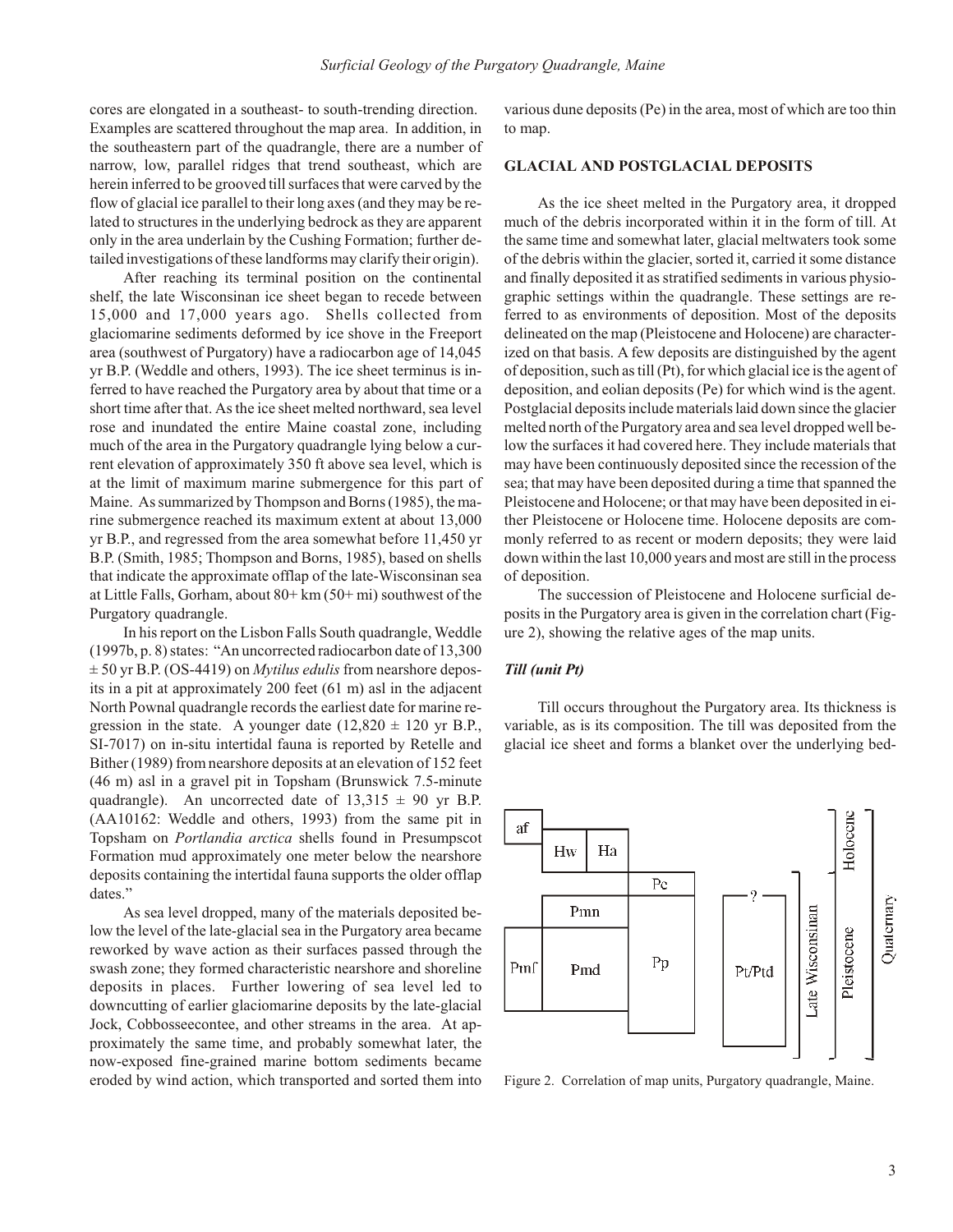rock; it is inferred to underlie younger deposits throughout the area. In most exposures in the quadrangle, this till is light olive-gray, sandy, stony, and moderately compact, showing weathering only in the uppermost few feet.

Some drumlins are found in the area, but most hills that are drumlin-shaped (and oriented in the expected direction for drum lins relative to the direction of striations in the area) have bedrock cores that have been plastered with till. Many more of these rock-cored hills exist in the quadrangle than do true drumlins. Though most till is less than  $6$  meters  $(20 \text{ ft})$  thick in the area, several wells in the map area penetrated at least 18 meters  $(60$  feet) of probable till, and one in the south east part of the map penetrated 110 feet of inferred till. Some of the areas mapped as thin glacial drift (Ptd), where generally less than  $3$  meters (10) feet) of materials overly bedrock, are composed of till, especially on hill slopes and ridge crests within the area. In places, very low ridges cored by till are inferred to be moraines that were deposited and/or deformed by active glacial ice; they are mapped as moraine ridges, whose long axes are inferred to be perpendicular to the direction of ice movement; the ridges are commonly mantled by Presumpscot Formation (Pp). Another till landform in the southeast part of the area is mapped as grooved till surface; the SSE long axes of the grooves and ridges are in ferred to have been carved into the till surface by the ice as it flowed over the area.

#### *Ma rine delta de pos its (unit Pmd)*

Unit Pmd consists of sorted and stratified sand and gravel deposited by glacial meltwater in contact with, or downstream from, adjacent ice, and graded to the late-glacial sea. They are distinguished primarily by their composition, flat tops, and foreset and topset beds (often seen in gravel pits). The topset beds were deposited by streams flowing across the delta tops. They generally form a horizontal gravelly layer on top of the inclined foreset beds, which were deposited as sediments cascaded down the advancing delta front. The contact between topset and foreset beds in each delta closely approximates the position of sea level when the delta was built.

Two delta deposits in the Purgatory quadrangle have been assigned unique geographic names. The Litchfield Plains delta (Pmdlp) has a topset-foreset contact elevation of 308 feet (Thompson and others, 1989). The Grant Cemetery delta (Pmdgc) lies just to the northeast of Pmdlp and is inferred to be con tem poraneous as indicated by the ice-margin position on the map (Hildreth, 2003b).

#### *Glaciomarine fan deposits (unit Pmf)*

Unit Pmf is composed of stratified sand and gravel deposited as submarine fans at the glacier margin. Pmf deposits occur in the Jimmy Pond and Cobbossecontee Stream valleys, as well as the northwest corner of the quadrangle. In some places the upper portions of the fans have been reworked by marine nearshore processes during regression of the sea.

# *Glaciomarine bottom deposits (Presumpscot Formation) (unit Pp)*

Materials consisting of predominantly silt and clay with locally sandy beds and intercalations are interpreted here as late-glacial sea-floor deposits of the Presumpscot Formation (Bloom, 1960). These deposits were derived from glacial meltwaters and laid down at the bottom of the late-glacial sea following the retreat of the ice sheet from the area and prior to uplift of the area above the sea. The silt and clay deposits commonly lie below about the 310-foot contour, and may under lie units Ha, Hw, Pe, Pmd and Pmn in the quadrangle. Subsurface data and exposures indicate that Pp overlies Pt, bedrock, fans, and end moraines and can be interbedded with subaqueous outwash materials. It is more than or equal to  $15 \text{ ft} (5 \text{ m})$  thick in one dug well in the northwestern part of the quadrangle (Locke, 1999) and is probably generally much thinner. In places throughout the map area, Pp is overlain by thin unmapped dune deposits.

#### *Ma rine nearshore de pos its (unit Pmn)*

Unit Pmn consists of waterlaid sediments that range from clay to gravel and are inferred to have been deposited as a result of wave action in nearshore and shallow marine environments throughout the map area. They formed as relative sea level fell during uplift of the land in late-glacial time. Pmn deposits are thin (commonly less than 10 feet  $[3 \text{ m}]$  thick) and generally overlie till or high-level marine bottom deposits.

#### *Eolian depos its (unit Pe)*

When sea level fell and exposed the glacial outwash and marine regressive deposits, wind erosion was extensive before vegetation was able to take root and anchor the sediments. As a result, dune deposits consisting of eolian (windblown) sand were formed. Only one Pe deposit is shown on the map (adjacent to the Litch field Plains delta), but eolian sand probably is more extensive than indicated here. Many dune deposits in southern Maine are thin and patchy and thus not easily recognized unless they happen to be exposed in excavations. Further detailed investigation of these dune deposits is needed to decipher their complex distribution and history.

#### *Wetland deposits (unit Hw)*

Freshwater swamp deposits characterized by accumulations of fine-grained organic-rich sediments, deposited in low, flat, poorly drained areas are scattered throughout the quadrangle. Little information is available on the thickness of these deposits in the Purgatory area, though Cameron and others (1984) report that peat deposits in southwestern Maine generally average less than 20 ft  $(6 \text{ m})$  in thickness. In places the unit is indistinguishable from, grades into, or is interbedded with alluvium  $(Ha)$ . It should be noted that both swamp  $(Hw)$  and alluvial de